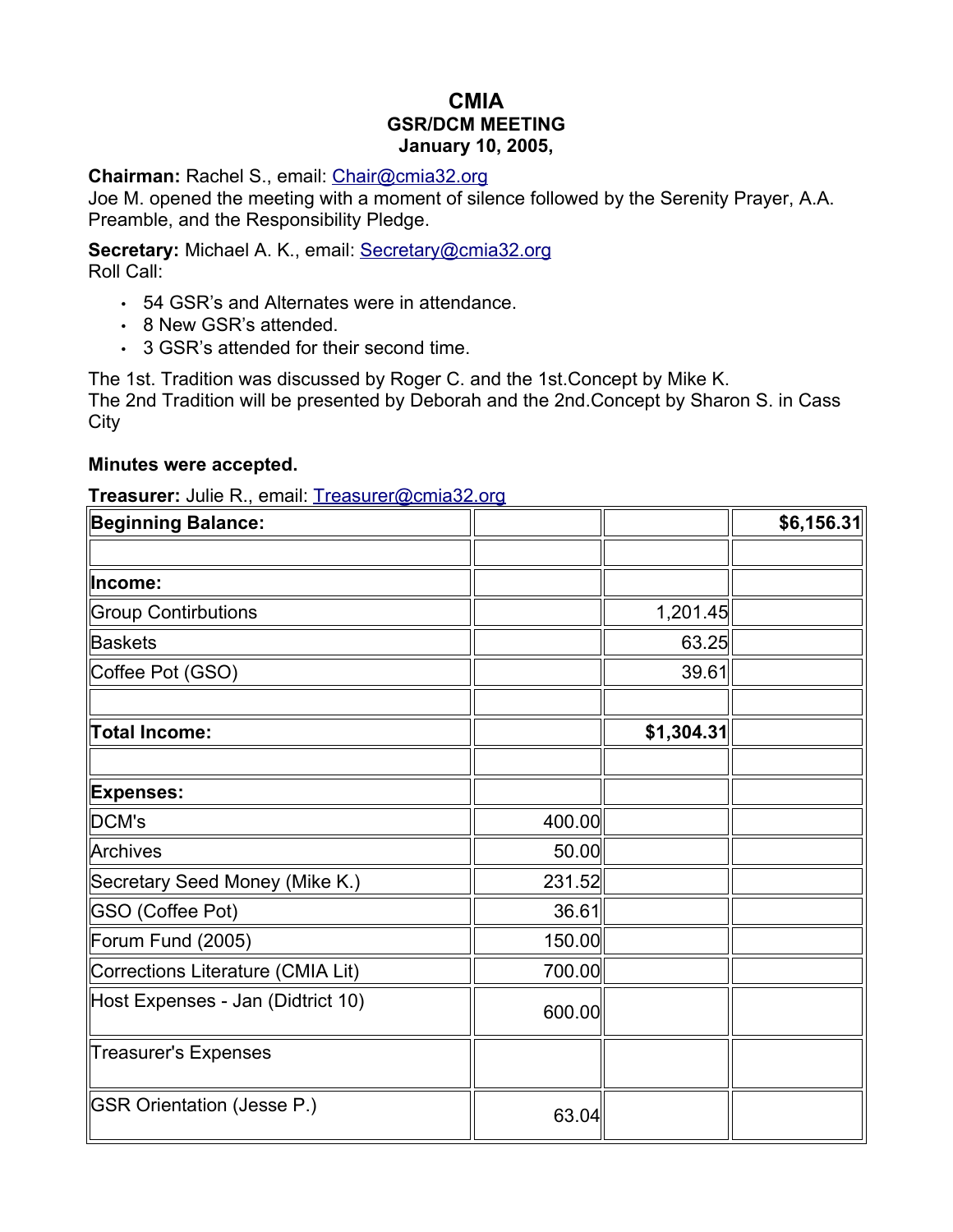| Registrar seed money (Steve H) | 50.00      |            |
|--------------------------------|------------|------------|
| Public Information             | 250.00     |            |
| Website (Ron A)                | 5.00       |            |
|                                |            |            |
| Total Expenses:                | (2,539.17) |            |
|                                |            |            |
| <b>Ending Balance:</b>         |            | \$4,921.45 |

## **Literature:** Lyle T., email: [Literature@cmia32.org](mailto:Literature@cmia32.org)

| <b>Beginning Balance</b>                | \$2964.70  | <b>Expenses:</b>          |            |
|-----------------------------------------|------------|---------------------------|------------|
| Income:                                 |            | Purchases                 | 559.50     |
| <b>Sales</b>                            | 443.49     | Travel Expenses & Storage | 74.02      |
| Corrections and Treatment<br>Facilities | 700.00     |                           |            |
| Sales Tax                               | 26.71      | <b>Total Expenses:</b>    | 633.52     |
| <b>Total Income:</b>                    | \$1,170.20 | <b>Ending Balance</b>     | \$3,501.42 |

# **Finance Committee:** Stanley P., email: [Finance@cmia32.org](mailto:Finance@cmia32.org)

Number of members present: 5

| <b>Beginning Balance</b>    | \$4,921.45 |
|-----------------------------|------------|
| <b>Expenses</b>             | 1,522.80   |
| Expenses "pending approval" | 800.00     |
| <b>Ending Balance</b>       | \$2,598.65 |

# **Treatment Facilities:** Keith M., email: [Treatment@cmia32.org](mailto:Treatment@cmia32.org)

Volunteers are needed. There were 7 members in attendance. The DCM's from dist 12 and 10 were there to participate in discussion. We talked about the structure in our meeting. Dave B. Volunteered to be alt. chair. We need more people to help out or just to give a hand. There was alot more discussed at the meeting to write down. If you would like to know more, show up.

## **Archives:** Jim D., email: [Archives@cmia32.org](mailto:Archives@cmia32.org)

CMIA started in 1951. We are still putting out pictures of past International Conventions this month. We have been invited to participate at the International Convention in Toronto this year. I am your Archivist only. The stuff I bring each month belongs to the Archives committee located in Lansing, MI. Thank you for your support and interest.

## **Special Needs:** Jim M., email: [Specialneeds@cmia32.org](mailto:Specialneeds@cmia32.org)

4 members were at the meeting, we need the DCM from district to attend. Loyd C. will be Alt.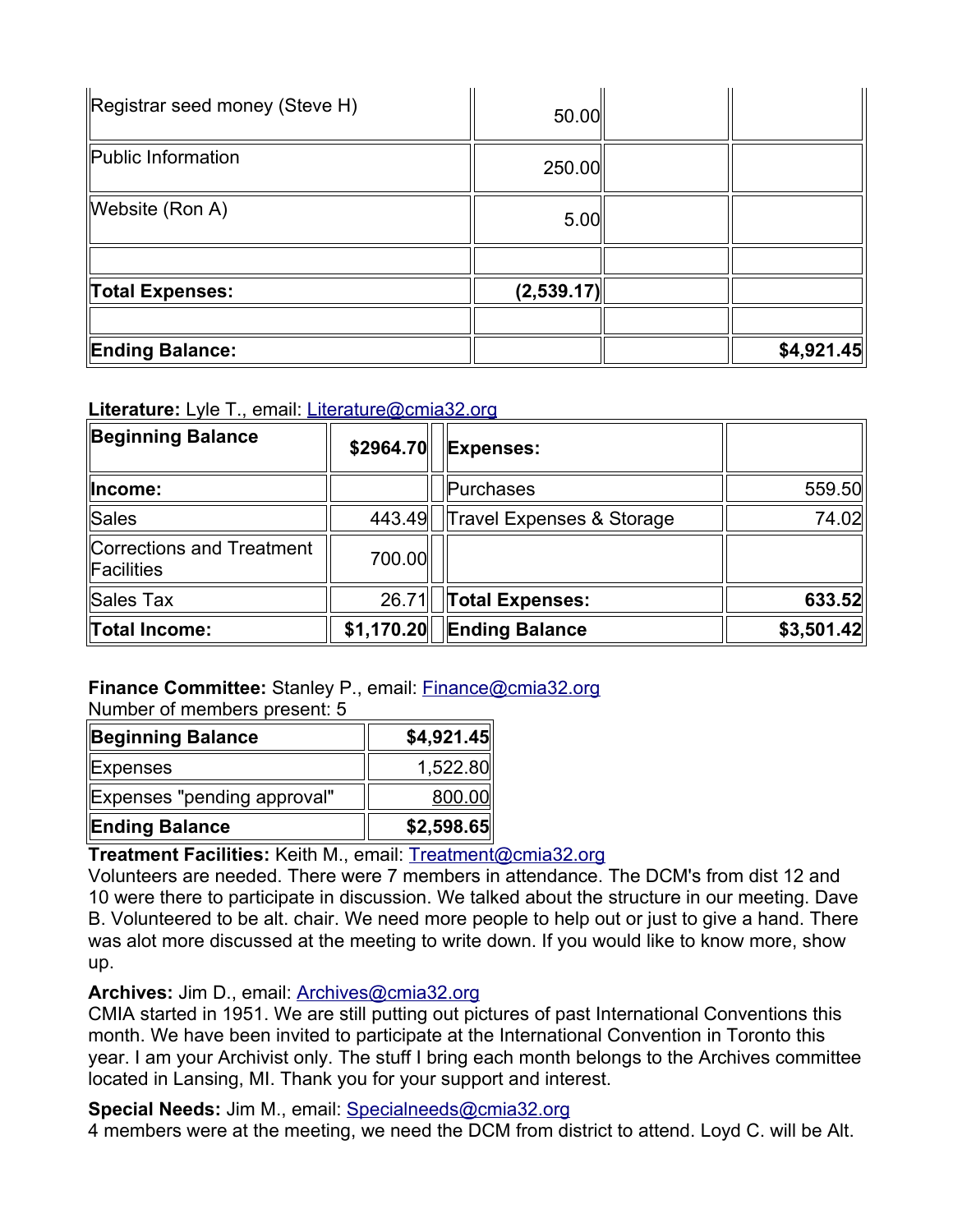Chair and Bob E. has volunteered to be Secretary. Discussed the need for handicap indications on meeting schedules. Need names and phone numbers for ASL interpreters. Need any help to bridge the gap to the deaf Alcoholic. We have VHS tapes of the Big Book and the 12 & 12 to loan out an a thirty day basis, ASL., audio and text.

## **Corrections:** Art M., email: [Corrections@cmia32.org](mailto:Corrections@cmia32.org)

15 people attended. We discussed the "Correctional facilities kit" . Also discussed the guidelines for committee from GSO. Bill H. was elected as alt. chair. Discussed pre-release forms and program and need for area meeting attendance for interchange of ideas and knowledge about GSO guidelines and recommendations took place.

## **Grapevine:** Ron B., email: [Grapevine@cmia32.org](mailto:Grapevine@cmia32.org)

The Grapevine committee meet with seven members. Districts 8, 10 and 12 were represented. The meeting was very beneficial while also being a learning experience for newly elected chairperson. Thank you for your support.

## **CPC Committee:** Chuck C., email: [CPC@cmia32.org](mailto:cpc@cmia32.org)

There were 6 people in attendance. We discussed communicating with each other throughout the month. Deb M. the DCM from dist. 18 joined our committee meeting. We explained how CPC works and how to get others involved.

# **Public Information:** Stanley P., email: [PI@cmia32.org](mailto:pi@cmia32.org)

We had alot of fun in the PI committee and met with CPC about half the time. We elected our alt. chair and secretary. Dist. 10 started a strong PI-CPC committee working in schools and libraries. Dist 12 worked in 19 radio stations and 4 TV stations with PSA's . A survey was completed about the AA books available in the Public Libraries with plans to add new books. PI worked with CPC for a presentation to about 40 interns at McClaren Hospital with great interest observed. The committee used AA guidelines for discussion.

## **Forum:** Bruce H., email: [Forum@cmia32.org](mailto:Forum@cmia32.org)

The new chair met with Dave T. prior to January assembly. All cost now have firm estimates or actual cost. Total cost will be approximately \$4,567.40. Incoming chair met with most officers and new committee chairs to briefly discuss current plans for transportation and lodging. The body has authorized continuing the 150.00 each month for the forum fund, At this rate cost will be covered by July 1st , 2005. Per the prior Ad-Hoc committee action, all officers and committee chairs for 2005 who have not previously gone to a forum with expenses paid by CMIA are eligible to go in 2005. After officers and committee chairs the roster of 20 people going will be filled by those who sign up each month the most times since the 2003 forum till October 2005.

# **Website Committee:** Michael K., email: [Website@cmia32.org](mailto:Website@cmia32.org)

7 people attended. Discussed change from a dot.com to dot.org. The new address will be cmia32.org. Both addresses will work until September. The flier and registration for the 53rd State Convention are on the website with emails setup to contact convention committee. Committee will ask our delegate to send letters asking GSO to list our site in the upcoming directory as www.cmia.org. Anonymous emails can be set up for any area committee contacts who want a link on the site.

# **Registrar:** Steve H., email: [Registrar@cmia32.org](mailto:Registrar@cmia32.org)

Updates have just been received from the GSO. I remain in contact with GSO to further the use of information on the GSO database. Please submit all member, group and district changes to the registrar. Microsoft Word forms are available via email steveh1989@prodigy.net.